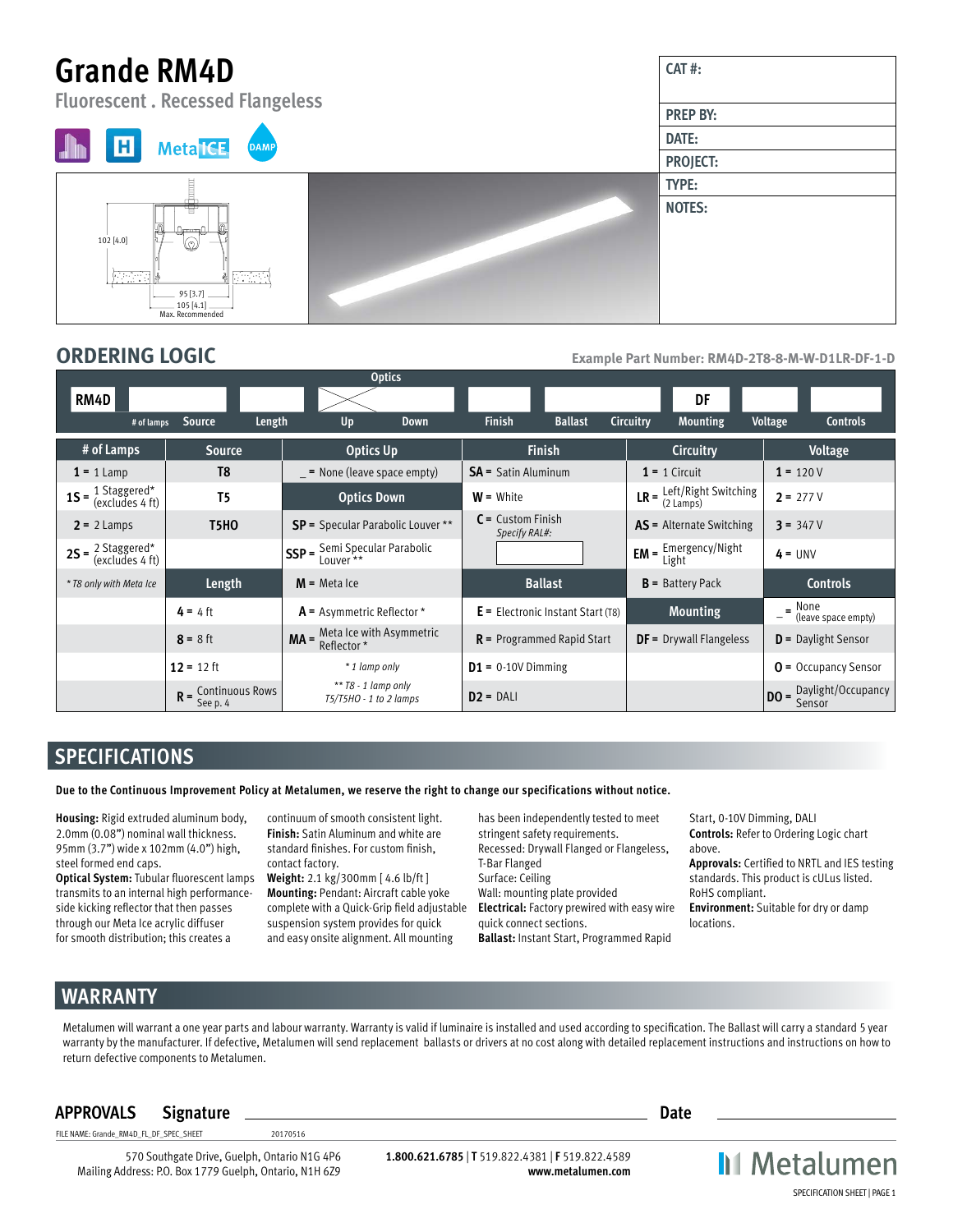# **FEATURES**



COMMERCIAL // Commercial Lighting - With over 30 years of successful architectural lighting, providing unique concept and installation solutions has become second nature. Metalumen's Start to End Development Process results in unique performance, design and architectural requirements from concept through implementation. Metalumen's Lighting Solutions have been

applied to customer projects requiring: high profile architectural installations; improved energy efficiency; retrofit installations; unique installations. Metalumen can provide top-quality innovative fixtures when and where they are needed and, at the same time, allow the customer to determine their level of involvement in Metalumen's Start to End Development Process.

 $\overline{\mathbf{H}}$ Every product in our broad line of healthcare luminaires has been strategically engineered to meet modern healthcare demands while addressing patient needs and aesthetic requirements.



MEDILUMEN // Healthcare Lighting smooth subdued lighting with no source imagery. Meta Ice is a premium lensing optic unique to Metalumen but coupled with a high performance side kicking specular reflector to maximize the lumens from the source creating an unparalleled lumen delivery.



Suitable for damp locations.

# **PHOTOMETRIC DATA**



**File Name:** RM4D-2T8-4-NM **PHOTOMETRIC CURVE Luminaire Lumens:** 5900 **Input Watts: Efficacy:** 55 lms/W **Optics Up:** None<br> **Optics Down:** Meta Ice **Optics Down:** 

### **COEFFICIENTS OF UTILIZATION**

**Zonal Cavity Method Effective Floor Cavity Reflectance = .20**

| RC                      |    |    | 80 |    |    | 70 |    |    |    | 50 |    |  |  |
|-------------------------|----|----|----|----|----|----|----|----|----|----|----|--|--|
| <b>RW</b>               | 70 | 50 | 30 | 10 | 70 | 50 | 30 | 10 | 50 | 30 | 10 |  |  |
| <b>RCR</b>              |    |    |    |    |    |    |    |    |    |    |    |  |  |
| 0                       | 71 | 71 | 71 | 71 | 69 | 69 | 69 | 69 | 66 | 66 | 66 |  |  |
| 1                       | 65 | 62 | 60 | 57 | 63 | 61 | 59 | 57 | 58 | 56 | 55 |  |  |
| $\overline{2}$          | 59 | 54 | 50 | 47 | 58 | 53 | 50 | 47 | 51 | 48 | 45 |  |  |
| $\overline{\mathbf{3}}$ | 54 | 48 | 43 | 39 | 53 | 47 | 43 | 39 | 45 | 42 | 38 |  |  |
| 4                       | 50 | 43 | 38 | 34 | 48 | 42 | 37 | 33 | 40 | 36 | 33 |  |  |
| 5                       | 46 | 38 | 33 | 29 | 45 | 38 | 33 | 29 | 36 | 32 | 29 |  |  |
| 6                       | 42 | 35 | 29 | 26 | 41 | 34 | 29 | 25 | 33 | 28 | 25 |  |  |
| 7                       | 39 | 31 | 26 | 23 | 38 | 31 | 26 | 23 | 30 | 26 | 22 |  |  |
| 8                       | 37 | 29 | 24 | 20 | 36 | 28 | 24 | 20 | 28 | 23 | 20 |  |  |
| 9                       | 34 | 26 | 22 | 18 | 33 | 26 | 21 | 18 | 25 | 21 | 18 |  |  |
| 10                      | 32 | 24 | 20 | 17 | 31 | 24 | 20 | 17 | 24 | 19 | 17 |  |  |



| Vertical | <b>Horizontal Angle</b> |      |      |  |  |  |  |  |
|----------|-------------------------|------|------|--|--|--|--|--|
| Angle    | U                       | 45   | 90   |  |  |  |  |  |
| 45       | 8745                    | 5012 | 4224 |  |  |  |  |  |
| 55       | 8105                    | 3867 | 3176 |  |  |  |  |  |
| 65       | 7081                    | 2737 | 2167 |  |  |  |  |  |
| 75       | 5473                    | 1563 | 1197 |  |  |  |  |  |
| 85       | 2917                    | 459  | 341  |  |  |  |  |  |

### **CANDLE DISTRIBUTION**

|                                          | <b>Vertical</b> |          |                                     | <b>Horizontal Angle</b> |          |          |
|------------------------------------------|-----------------|----------|-------------------------------------|-------------------------|----------|----------|
| 051                                      | Angle           | 0.0      | 22.5                                | 45.0                    | 67.5     | 90.0     |
|                                          |                 |          |                                     |                         |          |          |
|                                          | $\mathbf 0$     |          | 1416.863 1416.863 1416.863 1416.863 |                         |          | 1416.863 |
|                                          | 5               |          | 1408.094 1427.920 1415.673 1441.378 |                         |          | 1384.209 |
|                                          | 10              |          | 1338.881 1377.669 1391.605 1367.140 |                         |          | 1348.148 |
|                                          | 15              |          | 1324.172 1326.562 1307.967 1320.357 |                         |          | 1311.721 |
|                                          | 20              |          | 1258.458 1279.230 1260.279 1243.179 |                         |          | 1247.645 |
|                                          | 25              |          | 1199.468 1192.511 1182.084 1154.781 |                         |          | 1139.248 |
|                                          | 30              |          | 1123.247 1099.016 1105.872          |                         | 1077.684 | 1064.796 |
|                                          | 35              | 1030.444 | 1032.153                            | 1009.387                | 981.993  | 965.727  |
|                                          | 40              | 944.955  | 929.198                             | 904.204                 | 878.855  | 861.816  |
|                                          | 45              | 836.965  | 832.967                             | 800.751                 | 774,679  | 769.308  |
|                                          | 50              | 740.195  | 728.374                             | 694.999                 | 667.767  | 674.094  |
|                                          | 55              | 649.284  | 624.006                             | 596.703                 | 573.734  | 572.391  |
|                                          | 60              | 539,107  | 528.599                             | 495.620                 | 476.211  | 465.489  |
|                                          | 65              | 439,488  | 421.880                             | 394.557                 | 376.074  | 374.466  |
|                                          | 70              | 334.509  | 318,823                             | 298.875                 | 283,220  | 281.664  |
|                                          | 75              | 230.690  | 217.791                             | 202.624                 | 196.439  | 191.841  |
|                                          | 80              | 141.915  | 132.709                             | 123.635                 | 114.134  | 109.496  |
| <b>LUMINANCE DATA (CD/M<sup>2</sup>)</b> | 85              | 61.106   | 58.227                              | 51.035                  | 49.214   | 48.655   |
|                                          | 90              | 16.632   | 13.295                              | 8.860                   | 9.196    | 9.521    |
|                                          |                 |          |                                     |                         |          |          |



**PHOTOMETRIC CURVE File Name:** RM4D-2T5-4-NM **Luminaire Lumens:** 5800 **Input Watts:** 59 **Efficacy:** 70 lms/W **Optics Up:** None **Optics Down:** Meta Ice

### **COEFFICIENTS OF UTILIZATION**

**Zonal Cavity Method Effective Floor Cavity Reflectance = .20**

| RC             | 80 |    |    |      |    |    | 70 |    |    | 50 |      |
|----------------|----|----|----|------|----|----|----|----|----|----|------|
| <b>RW</b>      | 70 | 50 | 30 | - 10 | 70 | 50 | 30 | 10 | 50 | 30 | - 10 |
| <b>RCR</b>     |    |    |    |      |    |    |    |    |    |    |      |
| 0              | 89 | 89 | 89 | 89   | 87 | 87 | 87 | 87 | 83 | 83 | 83   |
| 1              | 82 | 78 | 75 | 72   | 80 | 76 | 73 | 71 | 73 | 71 | 69   |
| $\overline{2}$ | 74 | 68 | 63 | 59   | 72 | 67 | 62 | 58 | 64 | 60 | 57   |
| 3              | 68 | 60 | 54 | 49   | 66 | 59 | 53 | 49 | 57 | 52 | 48   |
| 4              | 62 | 53 | 47 | 42   | 61 | 52 | 46 | 42 | 50 | 45 | 41   |
| 5              | 57 | 48 | 41 | 36   | 56 | 47 | 41 | 36 | 45 | 40 | 36   |
| 6              | 53 | 43 | 36 | 32   | 52 | 42 | 36 | 32 | 41 | 35 | 31   |
| 7              | 49 | 39 | 33 | 28   | 48 | 39 | 32 | 28 | 37 | 32 | 28   |
| 8              | 46 | 36 | 29 | 25   | 45 | 35 | 29 | 25 | 34 | 29 | 25   |
| 9              | 43 | 33 | 27 | 23   | 42 | 32 | 27 | 23 | 32 | 26 | 22   |
| 10             | 40 | 30 | 25 | 21   | 39 | 30 | 24 | 21 | 29 | 24 | 20   |



| <b>Vertical</b> |                    | <b>Horizontal Angle</b> |      |  |  |  |
|-----------------|--------------------|-------------------------|------|--|--|--|
| Angle           |                    | 45                      | 90   |  |  |  |
| 45              | 10767              | 6286                    | 5282 |  |  |  |
| 55              | 9850               | 4858                    | 3949 |  |  |  |
| 65              | 8589               | 3452                    | 2719 |  |  |  |
| 75              | 6842               | 1988                    | 1481 |  |  |  |
| 85              | 3674<br>565<br>435 |                         |      |  |  |  |

### **CANDLE DISTRIBUTION**

| लस                                       | <b>Vertical</b>                                                        |                                                                                                                      |                                                                                                                      | <b>Horizontal Angle</b>                                                                                              |                                                                                                                     |                                                                                                                     |
|------------------------------------------|------------------------------------------------------------------------|----------------------------------------------------------------------------------------------------------------------|----------------------------------------------------------------------------------------------------------------------|----------------------------------------------------------------------------------------------------------------------|---------------------------------------------------------------------------------------------------------------------|---------------------------------------------------------------------------------------------------------------------|
|                                          | Angle                                                                  | 0.0                                                                                                                  | 22.5                                                                                                                 | 45.0                                                                                                                 | 67.5                                                                                                                | 90.0                                                                                                                |
| 1274                                     | $\mathbf 0$<br>5<br>10<br>15<br>20<br>25<br>30<br>35<br>40<br>45<br>50 | 1698.11<br>1652.08<br>1671.98<br>1577.97<br>1522.55<br>1447.38<br>1347.73<br>1262.37<br>1143.45<br>1030.67<br>921.89 | 1698.11<br>1687.84<br>1644.03<br>1606.37<br>1529.92<br>1432.58<br>1362.24<br>1250.06<br>1136.91<br>1029.32<br>910.62 | 1698.11<br>1664.26<br>1634.50<br>1583.39<br>1515.19<br>1442.70<br>1343.05<br>1230.74<br>1115.84<br>1004.47<br>890.90 | 1698.11<br>1665.73<br>1643.86<br>1576.21<br>1509.55<br>1420.10<br>1328.46<br>1211.64<br>1089.76<br>976.55<br>849.51 | 1698.11<br>1665.34<br>1619.51<br>1600.77<br>1495.16<br>1406.72<br>1313.96<br>1195.33<br>1077.84<br>962.18<br>837.27 |
|                                          | 55                                                                     | 789.19                                                                                                               | 780.89                                                                                                               | 749.79                                                                                                               | 720.15                                                                                                              | 711.78                                                                                                              |
|                                          | 60                                                                     | 670.68                                                                                                               | 660.02                                                                                                               | 630.05                                                                                                               | 596.51                                                                                                              | 594.06                                                                                                              |
|                                          | 65                                                                     | 533.23                                                                                                               | 525.82                                                                                                               | 497.74                                                                                                               | 473.52                                                                                                              | 470.04                                                                                                              |
|                                          | 70                                                                     | 408.55                                                                                                               | 404.13                                                                                                               | 377.97                                                                                                               | 360.40                                                                                                              | 354.60                                                                                                              |
|                                          | 75                                                                     | 288.44                                                                                                               | 279.41                                                                                                               | 257.78                                                                                                               | 244.70                                                                                                              | 237.30                                                                                                              |
|                                          | 80                                                                     | 171.77                                                                                                               | 168.38                                                                                                               | 153.32                                                                                                               | 144.24                                                                                                              | 143.53                                                                                                              |
| <b>LUMINANCE DATA (CD/M<sup>2</sup>)</b> | 85                                                                     | 76.97                                                                                                                | 73.95                                                                                                                | 62.80                                                                                                                | 60.66                                                                                                               | 62.14                                                                                                               |
|                                          | 90                                                                     | 21.69                                                                                                                | 15.40                                                                                                                | 11.31                                                                                                                | 11.92                                                                                                               | 12.42                                                                                                               |
|                                          |                                                                        |                                                                                                                      |                                                                                                                      |                                                                                                                      |                                                                                                                     |                                                                                                                     |

FILE NAME: Grande RM4D\_FL\_DF\_SPEC\_SHEET 20170516

570 Southgate Drive, Guelph, Ontario N1G 4P6 Mailing Address: P.O. Box 1779 Guelph, Ontario, N1H 6Z9

**1.800.621.6785** | **T** 519.822.4381 | **F** 519.822.4589 **www.metalumen.com**

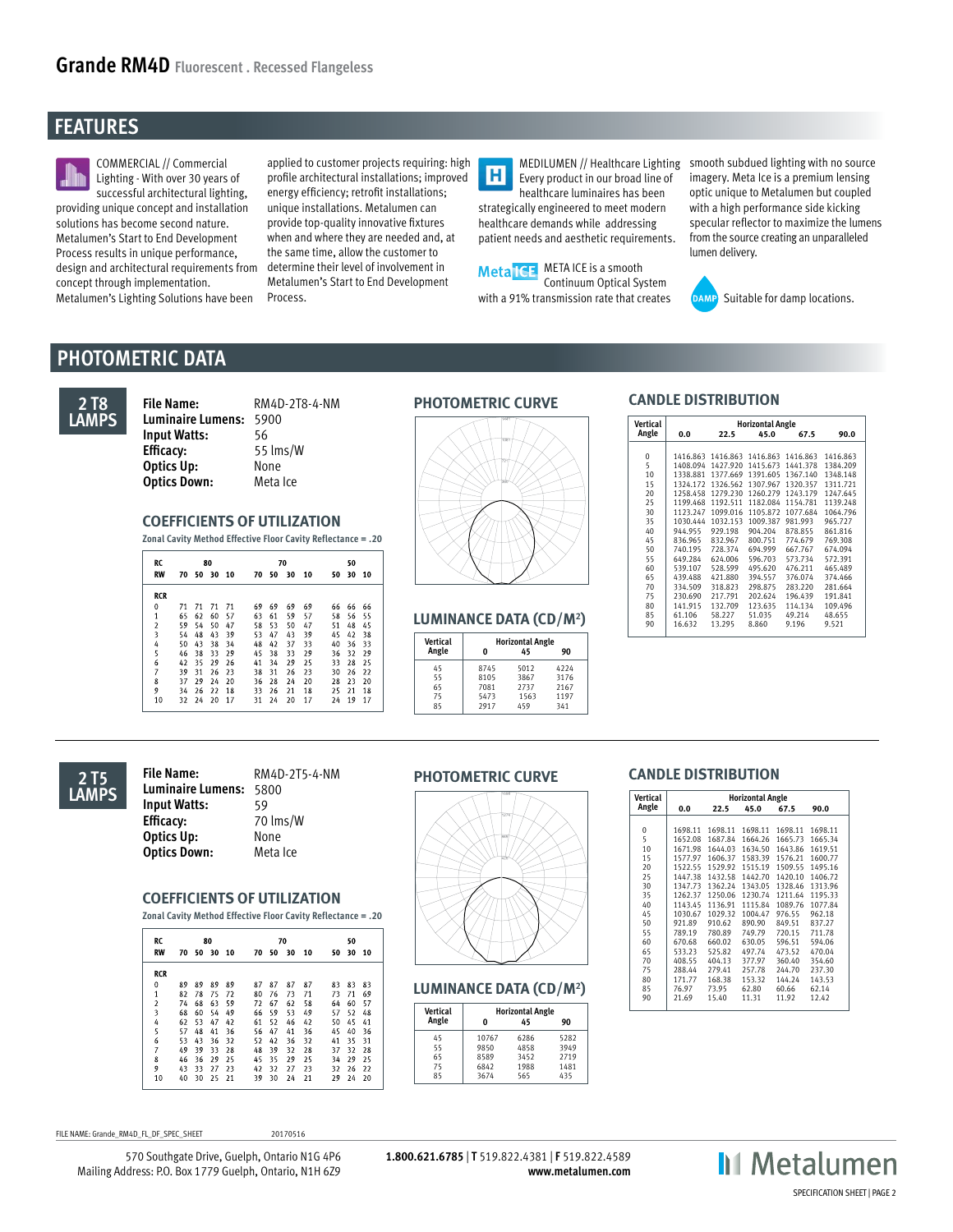# **PHOTOMETRIC DATA (continued)**



**PHOTOMETRIC CURVE File Name:** RM4D-2T5HO-4-NM **Luminaire Lumens:** 10000 **Input Watts:** 117<br>**Efficacy:** 58 In **Efficacy:** 58 lms/W **Optics Up:** None<br> **Optics Down:** Meta Ice **Optics Down:** 

### **COEFFICIENTS OF UTILIZATION**

**Zonal Cavity Method Effective Floor Cavity Reflectance = .20**

| RC             | 80 |    |       |      |    | 70 |    |    |    | 50 |    |  |  |
|----------------|----|----|-------|------|----|----|----|----|----|----|----|--|--|
| <b>RW</b>      | 70 |    | 50 30 | - 10 | 70 | 50 | 30 | 10 | 50 | 30 | 10 |  |  |
| <b>RCR</b>     |    |    |       |      |    |    |    |    |    |    |    |  |  |
| 0              | 80 | 80 | 80    | 80   | 78 | 78 | 78 | 78 | 75 | 75 | 75 |  |  |
| $\mathbf{1}$   | 73 | 70 | 67    | 65   | 72 | 69 | 66 | 64 | 66 | 64 | 62 |  |  |
| $\overline{2}$ | 67 | 61 | 57    | 53   | 65 | 60 | 56 | 53 | 58 | 54 | 51 |  |  |
| 3              | 61 | 54 | 49    | 44   | 60 | 53 | 48 | 44 | 51 | 47 | 43 |  |  |
| 4              | 56 | 48 | 42    | 38   | 55 | 47 | 42 | 38 | 46 | 41 | 37 |  |  |
| 5              | 52 | 43 | 37    | 33   | 50 | 42 | 37 | 33 | 41 | 36 | 32 |  |  |
| 6              | 48 | 39 | 33    | 29   | 47 | 38 | 33 | 29 | 37 | 32 | 28 |  |  |
| 7              | 44 | 35 | 30    | 25   | 43 | 35 | 29 | 25 | 34 | 29 | 25 |  |  |
| 8              | 41 | 32 | 27    | 23   | 40 | 32 | 26 | 23 | 31 | 26 | 23 |  |  |
| 9              | 39 | 30 | 24    | 21   | 38 | 29 | 24 | 21 | 29 | 24 | 20 |  |  |
| 10             | 36 | 27 | 22    | 19   | 35 | 27 | 22 | 19 | 26 | 22 | 19 |  |  |



| <b>Vertical</b> |       | <b>Horizontal Angle</b> |      |  |
|-----------------|-------|-------------------------|------|--|
| Angle           | 0     | 45                      | 90   |  |
| 45              | 16375 | 9604                    | 8200 |  |
| 55              | 15120 | 7463                    | 6143 |  |
| 65              | 12990 | 5269                    | 4259 |  |
| 75              | 10303 | 3076                    | 2425 |  |
| 85              | 5542  | 893                     | 701  |  |
|                 |       |                         |      |  |

### **CANDLE DISTRIBUTION**

| ठारर                                     | <b>Vertical</b> |         |         | <b>Horizontal Angle</b> |         |         |
|------------------------------------------|-----------------|---------|---------|-------------------------|---------|---------|
| 6729                                     | Angle           | 0.0     | 22.5    | 45.0                    | 67.5    | 90.0    |
|                                          | 0               | 2607.24 | 2607.24 | 2607.24                 | 2607.24 | 2607.24 |
|                                          | 5               | 2669.51 | 2669.47 | 2658.61                 | 2699.15 | 2584.87 |
|                                          | 10              | 2544.50 | 2607.35 | 2608.18                 | 2602.60 | 2564.60 |
|                                          | 15              | 2515.25 | 2475.35 | 2488.92                 | 2485.03 | 2516.37 |
|                                          | 20              | 2382.59 | 2374.93 | 2365.70                 | 2392.52 | 2384.18 |
|                                          | 25              | 2266.41 | 2266.99 | 2251.81                 | 2219.06 | 2264.40 |
|                                          | 30              | 2116.53 | 2114.69 | 2095.74                 | 2086.32 | 2070.71 |
|                                          | 35              | 1957.34 | 1940.14 | 1927.03                 | 1886.10 | 1896.35 |
|                                          | 40              | 1772.25 | 1755.87 | 1737.09                 | 1692.07 | 1691.64 |
|                                          | 45              | 1567.59 | 1579.22 | 1534.52                 | 1498.69 | 1493.68 |
|                                          | 50              | 1404.84 | 1386.19 | 1360.28                 | 1318.85 | 1316.89 |
|                                          | 55              | 1211.47 | 1190.58 | 1151.84                 | 1117.63 | 1107.20 |
|                                          | 60              | 1023.32 | 995.25  | 954.57                  | 933.75  | 920.22  |
|                                          | 65              | 806.47  | 812.31  | 759.65                  | 733.65  | 736.24  |
|                                          | 70              | 618.43  | 628.85  | 577.20                  | 562.60  | 548.70  |
|                                          | 75              | 434.36  | 421.39  | 398.88                  | 382.21  | 388.58  |
|                                          | 80              | 266.96  | 252.12  | 235.50                  | 225.29  | 226.42  |
| <b>LUMINANCE DATA (CD/M<sup>2</sup>)</b> | 85              | 116.11  | 114.92  | 99.25                   | 99.25   | 100.04  |
|                                          | 90              | 32.11   | 22.59   | 18.91                   | 19.88   | 18.79   |

FILE NAME: Grande\_RM4D\_FL\_DF\_SPEC\_SHEET 20170516

570 Southgate Drive, Guelph, Ontario N1G 4P6 Mailing Address: P.O. Box 1779 Guelph, Ontario, N1H 6Z9